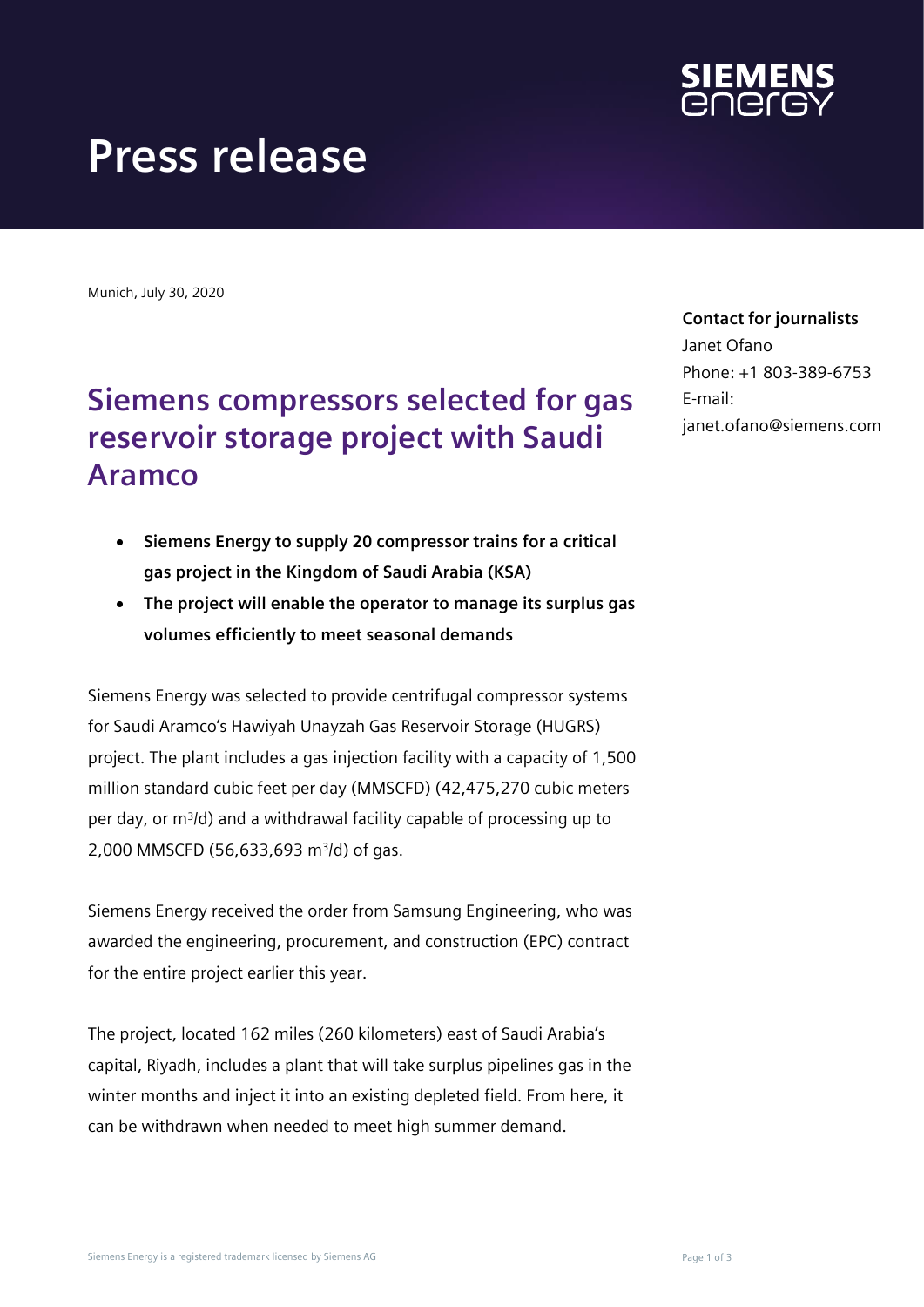### **Press release**



Siemens Energy will supply the required 20 compression trains. Ten trains will be built for the injection portion of the plant, and another 10 trains will be used for the withdrawal portion of the plant.

"We have a track record of fastest delivery times and a dedicated local workforce to produce these units in our Dammam facility in line with our commitment to Aramco's In-Kingdom Total Value Add program," said Arja Talakar, Senior Vice President, Industrial Applications Products for Siemens Energy.

This order builds on Siemens' recent successful supply of compressor trains for other Saudi Aramco projects, including the new Fadhill gas plant and the Hawiyah gas expansion project.

"Siemens Energy is honored to receive this order, which we believe is due to our proven ability to deliver better compressor performance and flawless execution, which ultimately results in lower life cycle costs," added Patrice Laporte, Head of North America Industrial Applications **Products** 



**Above:** DATUM compressors, like the one above, offer maximum performance for all pressure and flow applications.

**Siemens Gas and Power GmbH & Co. KG**  Communications Head: Robin Zimmermann

Werner-von-Siemens-Straße 1 80333 Munich Germany